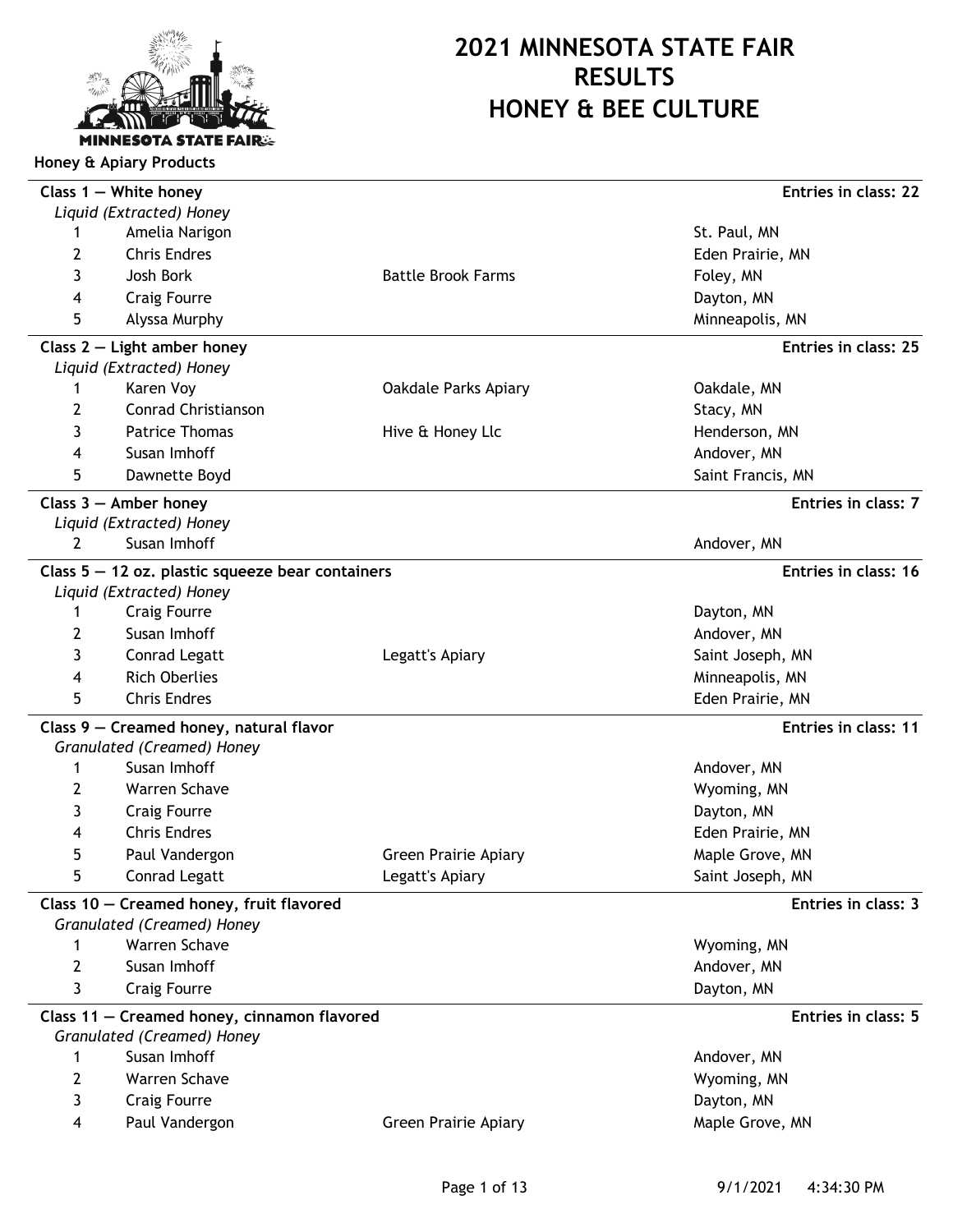

|                  | Class $13$ - Chunk honey                                      |                             | Entries in class: 4     |
|------------------|---------------------------------------------------------------|-----------------------------|-------------------------|
| Chunk Honey<br>1 | Conrad Legatt                                                 | Legatt's Apiary             | Saint Joseph, MN        |
| 2                | <b>Craig Fourre</b>                                           |                             | Dayton, MN              |
|                  |                                                               |                             |                         |
|                  | Class $14$ – Square comb sections                             |                             | Entries in class: 8     |
|                  | <b>Comb Section Honey</b>                                     |                             |                         |
| 1                | Conrad Legatt                                                 | Legatt's Apiary             | Saint Joseph, MN        |
| 2                | <b>Craig Fourre</b>                                           |                             | Dayton, MN              |
| 3                | Josh Bork                                                     | <b>Battle Brook Farms</b>   | Foley, MN               |
| 4                | <b>Chris Endres</b>                                           |                             | Eden Prairie, MN        |
| 5                | Chris Goodwin                                                 |                             | Edina, MN               |
|                  | Class $15 -$ Round comb sections                              |                             | Entries in class: 3     |
|                  | Comb Section Honey                                            |                             |                         |
| 1                | Conrad Legatt                                                 | Legatt's Apiary             | Saint Joseph, MN        |
| $\overline{2}$   | Niki Gores                                                    |                             | Inver Grove Heights, MN |
|                  | Class 16 - Minnesota Hobby Beekeepers Association Hyser Award |                             |                         |
| 1                | <b>Conrad Legatt</b>                                          | Legatt's Apiary             | Saint Joseph, MN        |
|                  | Class $17$ – Extracting frame, 9 1/8 inches deep              |                             | Entries in class: 10    |
|                  | <b>Extracting Frame</b>                                       |                             |                         |
| 1                | <b>Craig Fourre</b>                                           |                             | Dayton, MN              |
| 2                | <b>Charlie Pesch</b>                                          |                             | Minneota, MN            |
| 3                | Keith Tumulty                                                 |                             | Lake Elmo, MN           |
|                  | Class 18 - Extracting frame, medium, 6 1/4 inches             |                             | Entries in class: 15    |
|                  | <b>Extracting Frame</b>                                       |                             |                         |
| 1                | <b>Andrew Panek</b>                                           |                             | North St. Paul, MN      |
| 2                | Paul Vandergon                                                | <b>Green Prairie Apiary</b> | Maple Grove, MN         |
| 3                | <b>Rich Oberlies</b>                                          |                             | Minneapolis, MN         |
| 4                | Alyssa Murphy                                                 |                             | Minneapolis, MN         |
| 5                | Keith Tumulty                                                 |                             | Lake Elmo, MN           |
|                  | Class 22 - Themed gift basket                                 |                             | Entries in class: 23    |
|                  | Honey Gift Basket                                             |                             |                         |
| 1                | Laura Tanner                                                  |                             | Minneapolis, MN         |
| 2                | Dann Krueger                                                  |                             | Minneapolis, MN         |
| 3                | Deanna Vilendrer                                              |                             | Inver Grove Hgt, MN     |
| 4                | Michael Anderson                                              |                             | Minneapolis, MN         |
| 5                | Meghan Lunos                                                  |                             | Shoreview, MN           |
|                  | Class 24 - Light natural beeswax block                        |                             | Entries in class: 9     |
|                  | Natural Beeswax Block                                         |                             |                         |
| 1                | Paul Vandergon                                                | <b>Green Prairie Apiary</b> | Maple Grove, MN         |
| $\overline{2}$   | <b>Chris Endres</b>                                           |                             | Eden Prairie, MN        |
| 3                | Keith Tumulty                                                 |                             | Lake Elmo, MN           |
| 4                | <b>Craig Fourre</b>                                           |                             | Dayton, MN              |
| 5                | Christopher Schutt                                            |                             | Hastings, MN            |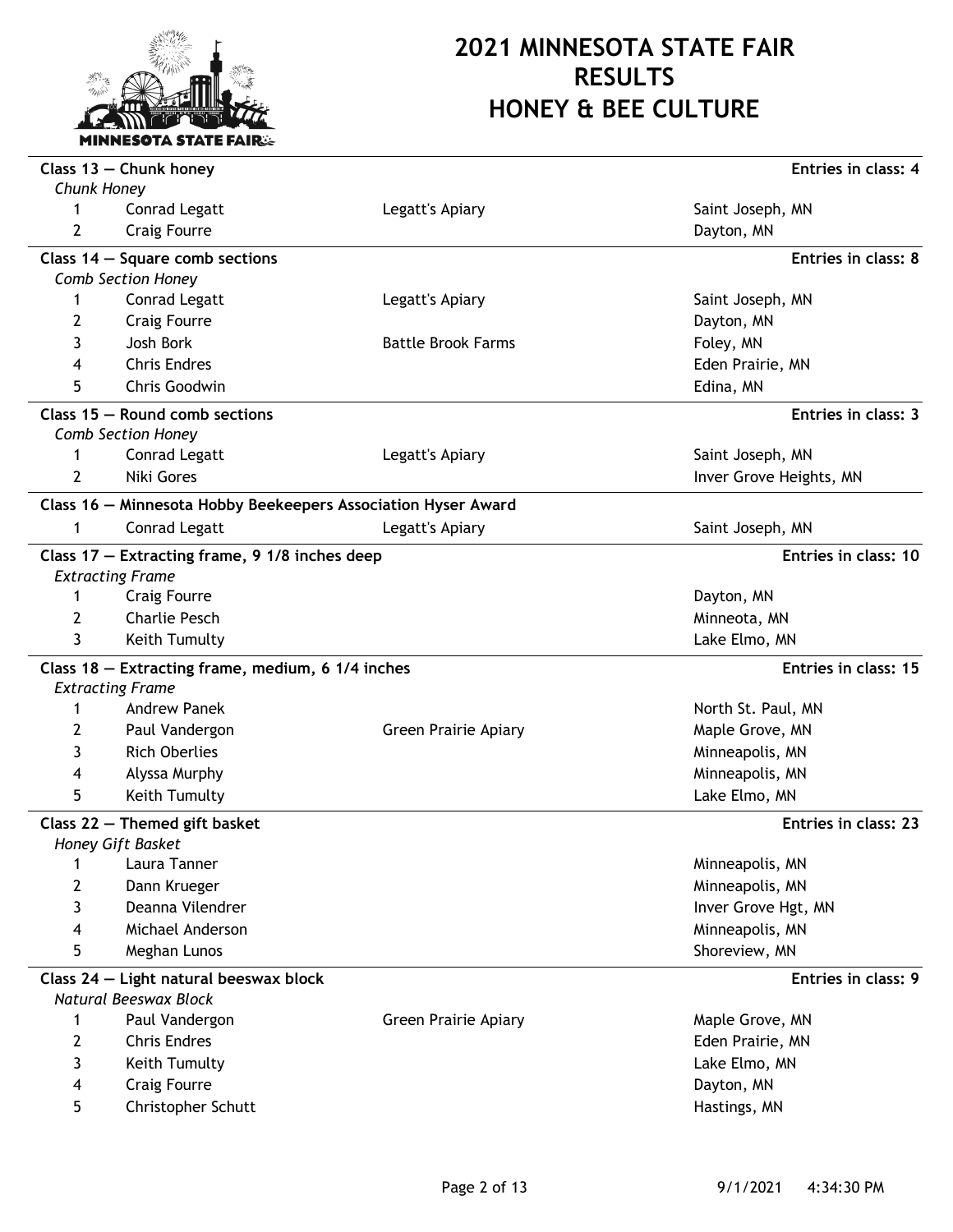

|                    | Class 25 - Dark natural beeswax block           |                 | Entries in class: 7  |
|--------------------|-------------------------------------------------|-----------------|----------------------|
|                    | Natural Beeswax Block                           |                 |                      |
| 1                  | Christopher Schutt                              |                 | Hastings, MN         |
| 2                  | <b>Chris Endres</b>                             |                 | Eden Prairie, MN     |
| 3                  | <b>Craig Fourre</b>                             |                 | Dayton, MN           |
| 4                  | Keith Tumulty                                   |                 | Lake Elmo, MN        |
|                    | Class 27 - Sweepstakes, Honey & Apiary Products |                 |                      |
| 1                  | <b>Craig Fourre</b>                             |                 | Dayton, MN           |
| 2                  | Susan Imhoff                                    |                 | Andover, MN          |
| 3                  | Conrad Legatt                                   | Legatt's Apiary | Saint Joseph, MN     |
| 4                  | Warren Schave                                   |                 | Wyoming, MN          |
| 5                  | <b>Chris Endres</b>                             |                 | Eden Prairie, MN     |
|                    | <b>Honey Food Products</b>                      |                 |                      |
| Class $31 -$ White |                                                 |                 | Entries in class: 19 |
|                    | <b>Honey Yeast Breads</b>                       |                 |                      |
| 1                  | Mary Ann Gertken-Johnson                        |                 | Richmond, MN         |
| 2                  | Monica Vogel                                    |                 | Eden Prairie, MN     |
| 3                  | William Middeke                                 |                 | Eden Prairie, MN     |
| 4                  | James Lind                                      |                 | Minnetonka, MN       |
| 5                  | Larry Gieseke                                   |                 | Bloomington, MN      |
|                    | Class 34 - Cinnamon raisin                      |                 | Entries in class: 16 |
|                    | Honey Yeast Breads                              |                 |                      |
| 1                  | Linda Wendland                                  |                 | Chaska, MN           |
| 2                  | Linda Lamosse                                   |                 | Blaine, MN           |
| 3                  | Karen Cope                                      |                 | Minneapolis, MN      |
| 4                  | Mary Ann Gertken-Johnson                        |                 | Richmond, MN         |
| 5                  | James Lind                                      |                 | Minnetonka, MN       |
|                    | Class 35 - Challah                              |                 | Entries in class: 20 |
|                    | <b>Honey Yeast Breads</b>                       |                 |                      |
| 1                  | <b>Kris Cramer</b>                              |                 | St. Paul, MN         |
| 2                  | Nicole Aufderhar                                |                 | Walker, MN           |
| 3                  | Karen Cope                                      |                 | Minneapolis, MN      |
| 4                  | Lois Thielen                                    |                 | Grey Eagle, MN       |
| 5                  | William Middeke                                 |                 | Eden Prairie, MN     |
| Class $36 - Rye$   |                                                 |                 | Entries in class: 14 |
|                    | <b>Honey Yeast Breads</b>                       |                 |                      |
| 1                  | Lois Thielen                                    |                 | Grey Eagle, MN       |
| 2                  | Karen Cope                                      |                 | Minneapolis, MN      |
| 3                  | Mary Ann Gertken-Johnson                        |                 | Richmond, MN         |
| 4                  | James Lind                                      |                 | Minnetonka, MN       |
| 5                  | Sonia Jacobsen                                  |                 | Roseville, MN        |
|                    | Class 37 - Multi-grain<br>Honey Yeast Breads    |                 | Entries in class: 20 |
| 1                  | Nicole Aufderhar                                |                 | Walker, MN           |
| 2                  | Sonia Jacobsen                                  |                 | Roseville, MN        |
|                    |                                                 |                 |                      |

Page 3 of 13 9/1/2021 4:34:30 PM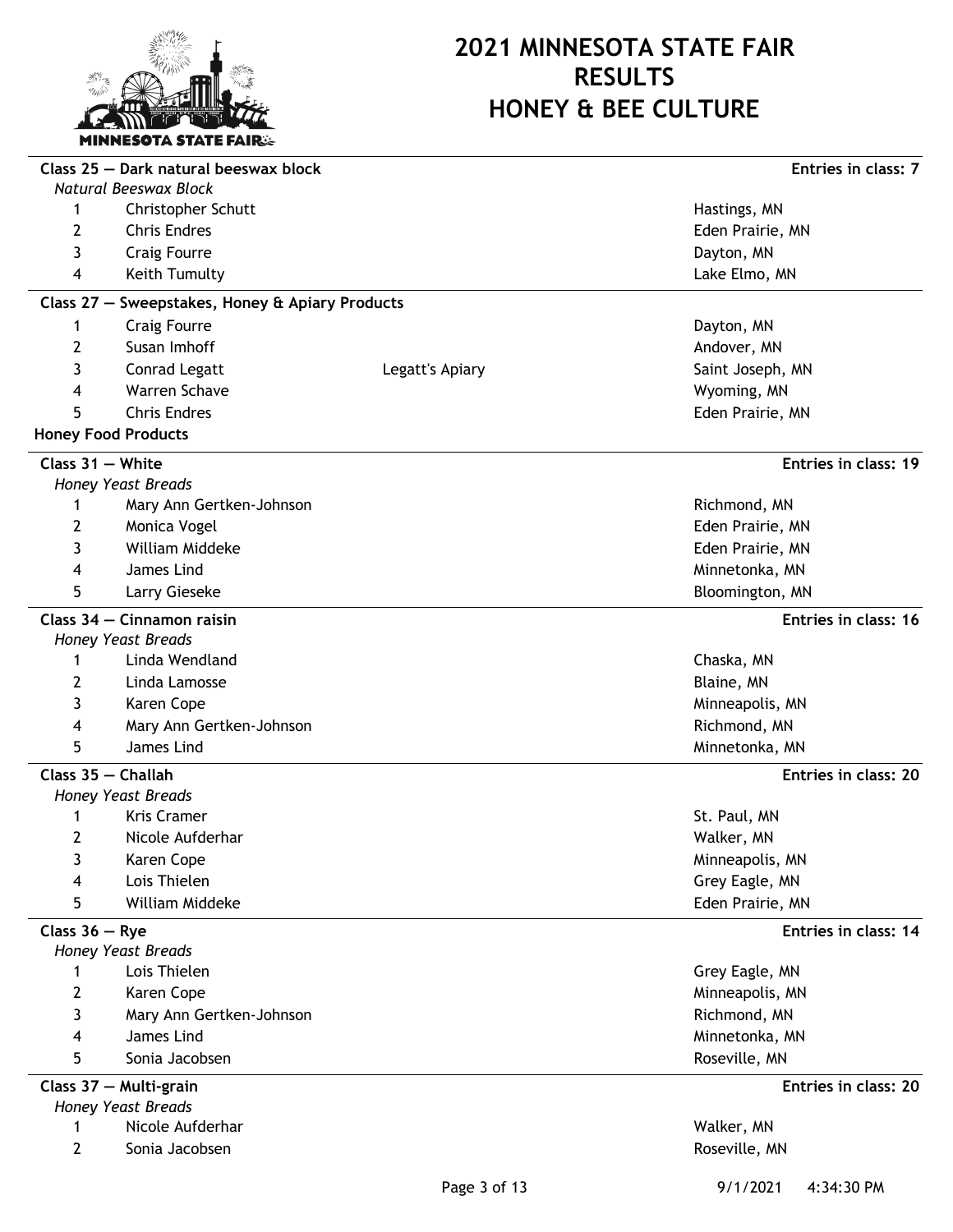

| 3              | Marjorie Johnson                          | Year | Robbinsdale, MN      |
|----------------|-------------------------------------------|------|----------------------|
| 4              | William Middeke                           |      | Eden Prairie, MN     |
| 5              | Amy Ellenberger                           |      | Saint Paul, MN       |
|                | Class 39 - Dinner rolls                   |      | Entries in class: 17 |
|                | Honey Yeast Breads                        |      |                      |
| 1              | William Middeke                           |      | Eden Prairie, MN     |
| 2              | Larry Gieseke                             |      | Bloomington, MN      |
| 3              | Amy Ellenberger                           |      | Saint Paul, MN       |
| 4              | Fay Peterson                              |      | Apple Valley, MN     |
| 5              | Karen Cope                                |      | Minneapolis, MN      |
|                | Class 40 - Sweet rolls                    |      | Entries in class: 15 |
|                | <b>Honey Yeast Breads</b>                 |      |                      |
| 1              | Sue Brown                                 |      | Minneapolis, MN      |
| 2              | Fay Peterson                              |      | Apple Valley, MN     |
| 3              | Alec Sampson                              |      | Minneapolis, MN      |
| 4              | Sonja Wieber                              |      | Plymouth, MN         |
| 5              | Chad O'Leary                              |      | Maplewood, MN        |
|                | Class $41$ - Fruit muffins                |      | Entries in class: 28 |
|                | Honey Quick Breads                        |      |                      |
| 1              | <b>Candace Freeman</b>                    |      | Melrose, MN          |
| 2              | Kim Kaiser                                |      | Minneapolis, MN      |
| 3              | Diane Jones                               |      | Coon Rapids, MN      |
| 4              | Deanna Vilendrer                          |      | Inver Grove Hgt, MN  |
| 5              | Meg Gehlen Nodzon                         |      | Saint Paul, MN       |
|                | Class 42 - Oatmeal muffins                |      | Entries in class: 23 |
|                | Honey Quick Breads                        |      |                      |
| 1              | Candace Freeman                           |      | Melrose, MN          |
| 2              | Sonja Wieber                              |      | Plymouth, MN         |
| 3              | Chad O'Leary                              |      | Maplewood, MN        |
| 4              | Cheryl Rushenberg                         |      | StPaul, MN           |
| 5              | Liz Swanson                               |      | Woodbury, MN         |
|                | Class 43 - Scones                         |      | Entries in class: 24 |
|                | Honey Quick Breads                        |      |                      |
| 1              | Sonia Jacobsen                            |      | Roseville, MN        |
| 2              | Jean Monson                               |      | Saint Paul, MN       |
| 3              | Nanette Lunquist                          |      | Brooklyn Park, MN    |
| 4              | <b>Candace Freeman</b>                    |      | Melrose, MN          |
| 5              | Sue Brown                                 |      | Minneapolis, MN      |
|                | Class 44 - Banana bread                   |      | Entries in class: 31 |
| 1              | <b>Honey Quick Breads</b><br>Marcia Adair |      |                      |
|                |                                           |      | Saint Paul, MN       |
| $\overline{2}$ | Rita Saumweber                            |      | Saint Paul, MN       |
| 3              | Marjorie Johnson                          | Year | Robbinsdale, MN      |
| 4              | Sonia Jacobsen                            |      | Roseville, MN        |
| 5              | Linda Lamosse                             |      | Blaine, MN           |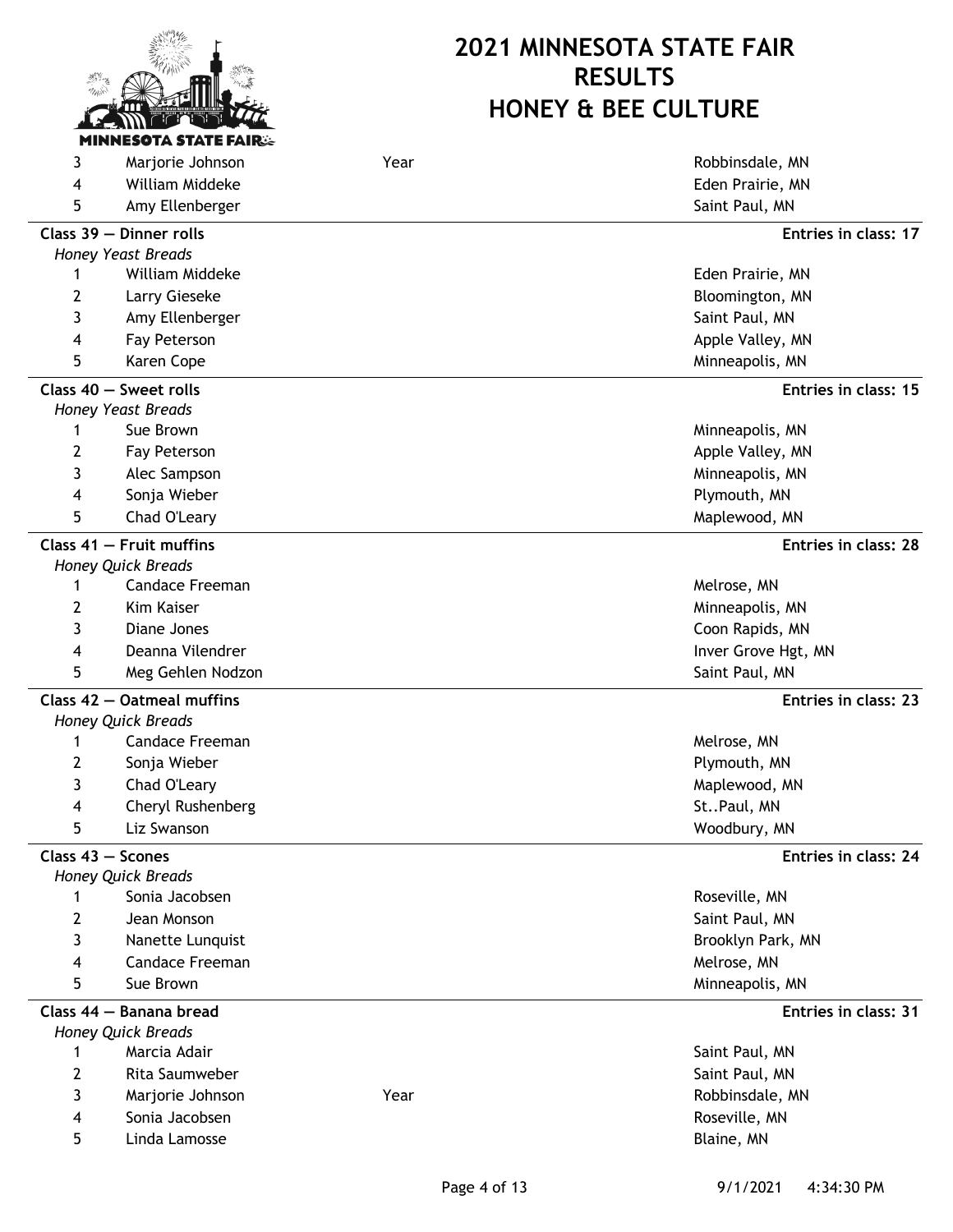

|   | Class $45$ - Gluten free muffins  |                     | Entries in class: 17 |
|---|-----------------------------------|---------------------|----------------------|
|   | Honey Quick Breads                |                     |                      |
| 1 | Mary Zastrow                      |                     | Apple Valley, MN     |
| 2 | <b>Candace Freeman</b>            |                     | Melrose, MN          |
| 3 | Amy Ellenberger                   |                     | Saint Paul, MN       |
| 4 | Tonia Czech                       |                     | Lake Benton, MN      |
| 5 | Meg Gehlen Nodzon                 |                     | Saint Paul, MN       |
|   | Class 47 - Carrot cake            |                     | Entries in class: 21 |
|   | <b>Unfrosted Honey Cakes</b>      |                     |                      |
| 1 | <b>Candace Freeman</b>            |                     | Melrose, MN          |
| 2 | Linda Lamosse                     |                     | Blaine, MN           |
| 3 | <b>Betty Stennes</b>              |                     | Farmington, MN       |
| 4 | Chad O'Leary                      |                     | Maplewood, MN        |
| 5 | Cassandra Busch                   |                     | Bloomington, MN      |
|   | Class 48 - Chiffon or sponge cake |                     | Entries in class: 17 |
|   | <b>Unfrosted Honey Cakes</b>      |                     |                      |
| 1 | Zoe Gwinn                         | Field Middle School | Minneapolis, MN      |
| 2 | Jenny McElroy                     |                     | South Saint Pau, MN  |
| 3 | <b>Bonnie Burton</b>              |                     | Minnetonka, MN       |
| 4 | <b>Kim Narveson</b>               |                     | Minnetonka, MN       |
| 5 | Chad O'Leary                      |                     | Maplewood, MN        |
|   | Class 49 - Baklava                |                     | Entries in class: 13 |
|   | MN Hobby Beekeepers Award         |                     |                      |
| 1 | Pam Ploumidis                     |                     | North Oaks, MN       |
| 2 | Janel Schliemann                  |                     | Minneapolis, MN      |
| 3 | Andrea Kristian                   |                     | St Louis Park, MN    |
| 4 | Sonja Wieber                      |                     | Plymouth, MN         |
| 5 | Karen Cope                        |                     | Minneapolis, MN      |
|   | Class 51 - Peanut butter cookies  |                     | Entries in class: 43 |
|   | <b>Honey Cookies</b>              |                     |                      |
| 1 | Chad O'Leary                      |                     | Maplewood, MN        |
| 2 | Ivy Keen                          | <b>LILA</b>         | Wyoming, MN          |
| 3 | Adrienne Selbitschka              |                     | Saint Paul, MN       |
| 4 | Nicole Aufderhar                  |                     | Walker, MN           |
| 5 | Christy Campbell                  |                     | Apple Valley, MN     |
|   | Class 52 - Fruit bars             |                     | Entries in class: 20 |
|   | <b>Honey Cookies</b>              |                     |                      |
| 1 | Joyce Lacey                       |                     | Ashby, MN            |
| 2 | Karen Cope                        |                     | Minneapolis, MN      |
| 3 | Adrienne Selbitschka              |                     | Saint Paul, MN       |
| 4 | <b>Charles Hansen</b>             |                     | Minneapolis, MN      |
| 5 | <b>Alexis Walstad</b>             |                     | Saint Paul, MN       |
|   | Class $53$ – Apple pie            |                     | Entries in class: 19 |
|   | <b>Honey Pastries</b>             |                     |                      |
| 1 | Fay Peterson                      |                     | Apple Valley, MN     |

Page 5 of 13 9/1/2021 4:34:30 PM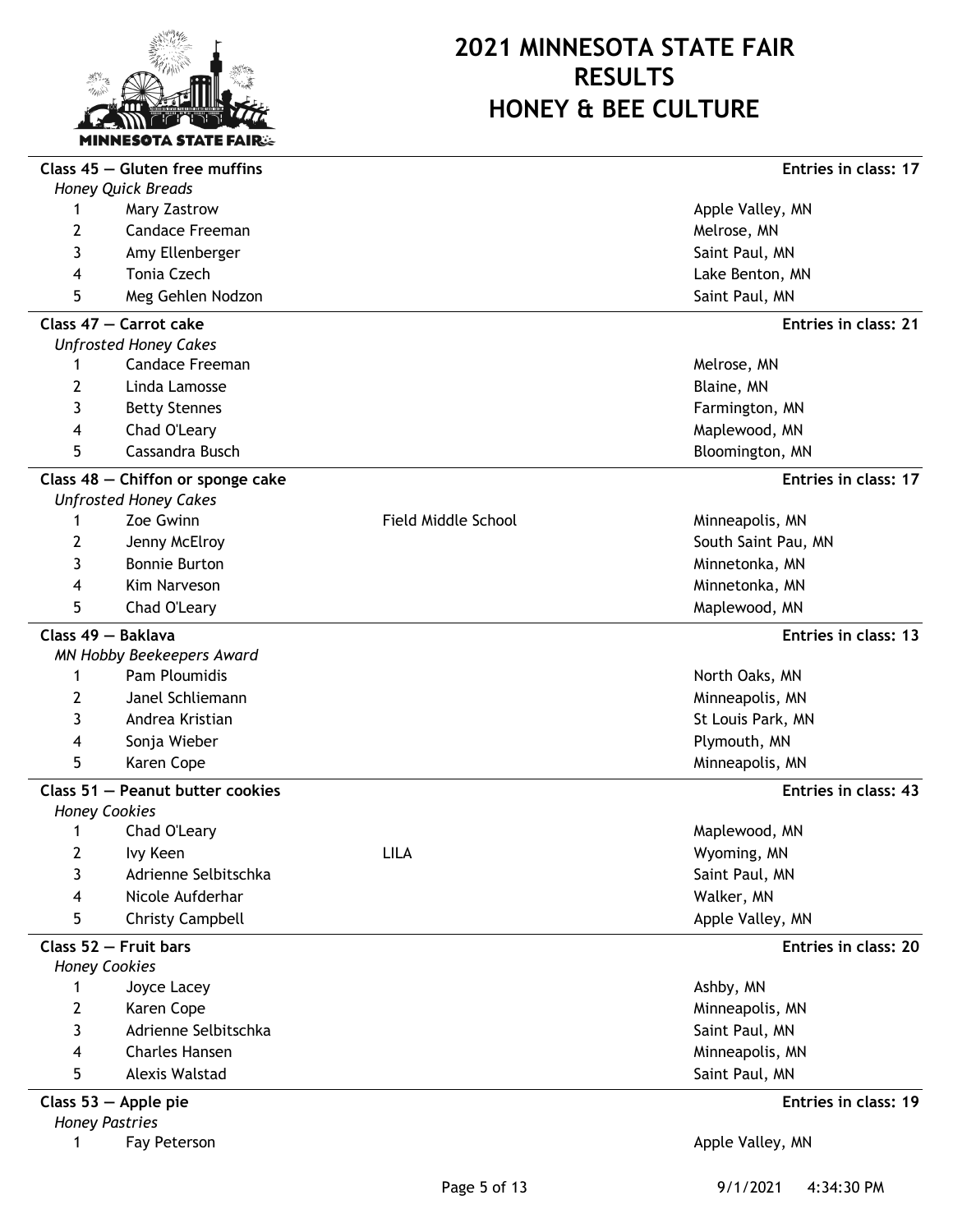

| 2              | Diann Albers                                               |              | Apple Valley, MN                  |
|----------------|------------------------------------------------------------|--------------|-----------------------------------|
| 3              | Jean Monson                                                |              | Saint Paul, MN                    |
| 4              | Adrienne Selbitschka                                       |              | Saint Paul, MN                    |
| 5              | <b>Timothy Scott</b>                                       |              | Mahtomedi, MN                     |
|                | Class 54 - Double crust fruit pie                          |              | Entries in class: 14              |
|                | <b>Honey Pastries</b>                                      |              |                                   |
| 1              | Fay Peterson                                               |              | Apple Valley, MN                  |
| 2              | <b>Timothy Scott</b>                                       |              | Mahtomedi, MN                     |
| 3              | Annie Andress                                              |              | Hopkins, MN                       |
| 4              | Linda Lamosse                                              |              | Blaine, MN                        |
| 5              | Sonia Jacobsen                                             |              | Roseville, MN                     |
|                | Class 55 - Pecan pie                                       |              | Entries in class: 22              |
|                | <b>Honey Pastries</b>                                      |              |                                   |
| 1              | Andrea Wambold                                             |              | Eagan, MN                         |
| 2              | <b>Candace Freeman</b>                                     |              | Melrose, MN                       |
| 3              | Fay Peterson                                               |              | Apple Valley, MN                  |
| 4              | Linda Lamosse                                              |              | Blaine, MN                        |
| 5              | Nicole Aufderhar                                           |              | Walker, MN                        |
|                | Class 56 - Baked cheese cake                               |              | Entries in class: 14              |
|                | <b>Honey Pastries</b>                                      |              |                                   |
| 1              | Meg Gehlen Nodzon                                          |              | Saint Paul, MN                    |
| 2              | Adrienne Selbitschka                                       |              | Saint Paul, MN                    |
| 3              | Diann Albers                                               |              | Apple Valley, MN                  |
| 4              | <b>Christopher Vincent</b>                                 |              | Saint Francis, MN                 |
| 5              | Sarah Novak                                                |              | Eagan, MN                         |
|                | Class 57 - Baklava                                         |              | Entries in class: 16              |
|                | <b>Honey Pastries</b><br>Pam Ploumidis                     |              |                                   |
| 1              |                                                            |              | North Oaks, MN                    |
| 2<br>3         | <b>Betty Stennes</b><br>Cassandra Busch                    |              | Farmington, MN                    |
| 4              | Meghan Irving                                              |              | Bloomington, MN<br>Minnetonka, MN |
| 5              | Marjorie Johnson                                           | Year         | Robbinsdale, MN                   |
|                |                                                            |              |                                   |
|                | Class 58 - Snack mix                                       |              | Entries in class: 21              |
| 1              | Honey Treats & Granola<br>Kim Narveson                     |              | Minnetonka, MN                    |
| $\overline{2}$ | Rita Saumweber                                             |              | Saint Paul, MN                    |
| 3              | Janel Schliemann                                           |              | Minneapolis, MN                   |
| 4              | Jennifer Branchaw                                          |              | Blaine, MN                        |
| 5              | <b>Candace Freeman</b>                                     |              | Melrose, MN                       |
|                |                                                            |              |                                   |
|                | Class 59 - Energy or granola bar<br>Honey Treats & Granola |              | Entries in class: 20              |
| 1              | Karen Cope                                                 |              | Minneapolis, MN                   |
| 2              | Meg Gehlen Nodzon                                          |              | Saint Paul, MN                    |
| 3              | Lois Thielen                                               |              | Grey Eagle, MN                    |
| 4              | Sara Lahti                                                 |              | Northfield, MN                    |
| 5              | Sonja Wieber                                               |              | Plymouth, MN                      |
|                |                                                            | Page 6 of 13 | 9/1/2021<br>4:34:30 PM            |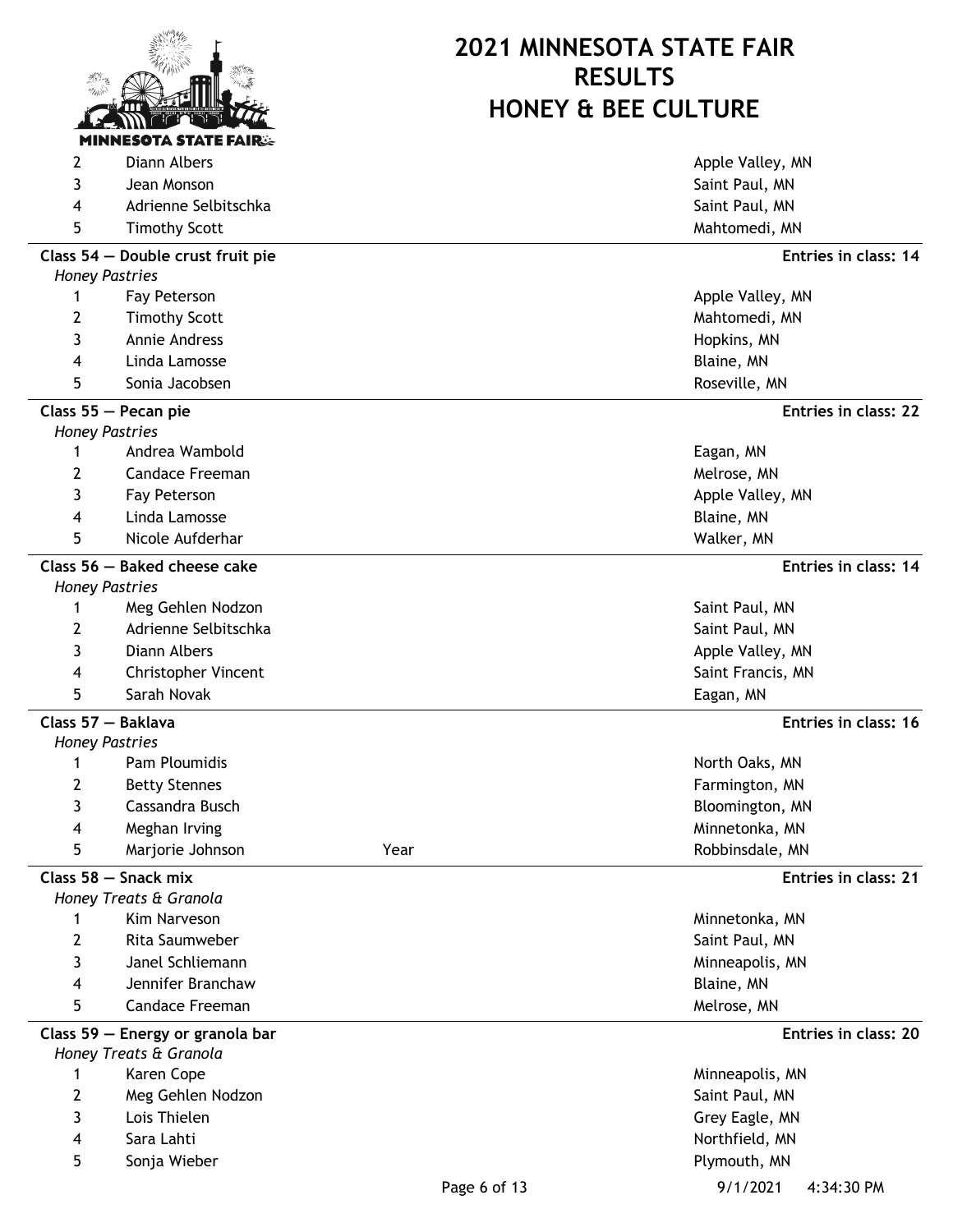

|                | Class 60 - Honey caramel popcorn            | Entries in class: 16 |
|----------------|---------------------------------------------|----------------------|
|                | Honey Treats & Granola                      |                      |
| 1              | Joyce Lacey                                 | Ashby, MN            |
| 2              | Janel Schliemann                            | Minneapolis, MN      |
| 3              | Haley Richardson                            | White Bear Lake, MN  |
| 4              | Kim Narveson                                | Minnetonka, MN       |
| 5              | Patti Doyle                                 | Minneapolis, MN      |
|                | Class 61 - Honey baked nuts                 | Entries in class: 19 |
|                | Honey Treats & Granola                      |                      |
| 1              | <b>Ted Narveson</b>                         | Minnetonka, MN       |
| $\overline{2}$ | Meg Gehlen Nodzon                           | Saint Paul, MN       |
| 3              | Sarah Novak                                 | Eagan, MN            |
| 4              | Karen Cope                                  | Minneapolis, MN      |
| 5              | <b>Candace Freeman</b>                      | Melrose, MN          |
|                | Class 62 - Honey granola                    | Entries in class: 36 |
|                | Honey Treats & Granola                      |                      |
| 1              | Karen Onny                                  | Spring Park, MN      |
| 2              | Debra Thayer                                | St Paul, MN          |
| 3              | Ron Bruns                                   | Bloomington, MN      |
| 4              | Janel Schliemann                            | Minneapolis, MN      |
| 5              | <b>Betty Stennes</b>                        | Farmington, MN       |
|                | Class 63 - Honey lemonade                   | Entries in class: 18 |
|                | Honey Beverages                             |                      |
| 1              | <b>Andrew Panek</b>                         | North St. Paul, MN   |
| 2              | Amanda Clark                                | Minneapolis, MN      |
| 3              | Jessica Mehle                               | West St. Paul, MN    |
| 4              | Mark Manship                                | Minneapolis, MN      |
| 5              | Andrea Kristian                             | St Louis Park, MN    |
|                | Class 64 - Flavored honey butter            | Entries in class: 27 |
|                | Honey Butters & Spreads                     |                      |
| 1              | <b>Oliver Mechtel</b>                       | Brooklyn Park, MN    |
| 2              | Kerry Kelzenberg                            | Bloomington, MN      |
| 3              | Jessica Mehle                               | West St. Paul, MN    |
| 4              | Wayne Detzler                               | New Hope, MN         |
| 5              | Kim Narveson                                | Minnetonka, MN       |
|                | Class 66 - Fruit preserve or jam, processed | Entries in class: 16 |
|                | Honey Butters & Spreads                     |                      |
| 1              | Mark Manship                                | Minneapolis, MN      |
| $\overline{2}$ | Sonja Wieber                                | Plymouth, MN         |
| 3              | Larry Gieseke                               | Bloomington, MN      |
| 4              | Diane Marshman                              | Falcon Heights, MN   |
| 5              | Joe Smithwick                               | Cottage Grove, MN    |
| 5              | Christine Robertson                         | Anoka, MN            |
|                |                                             |                      |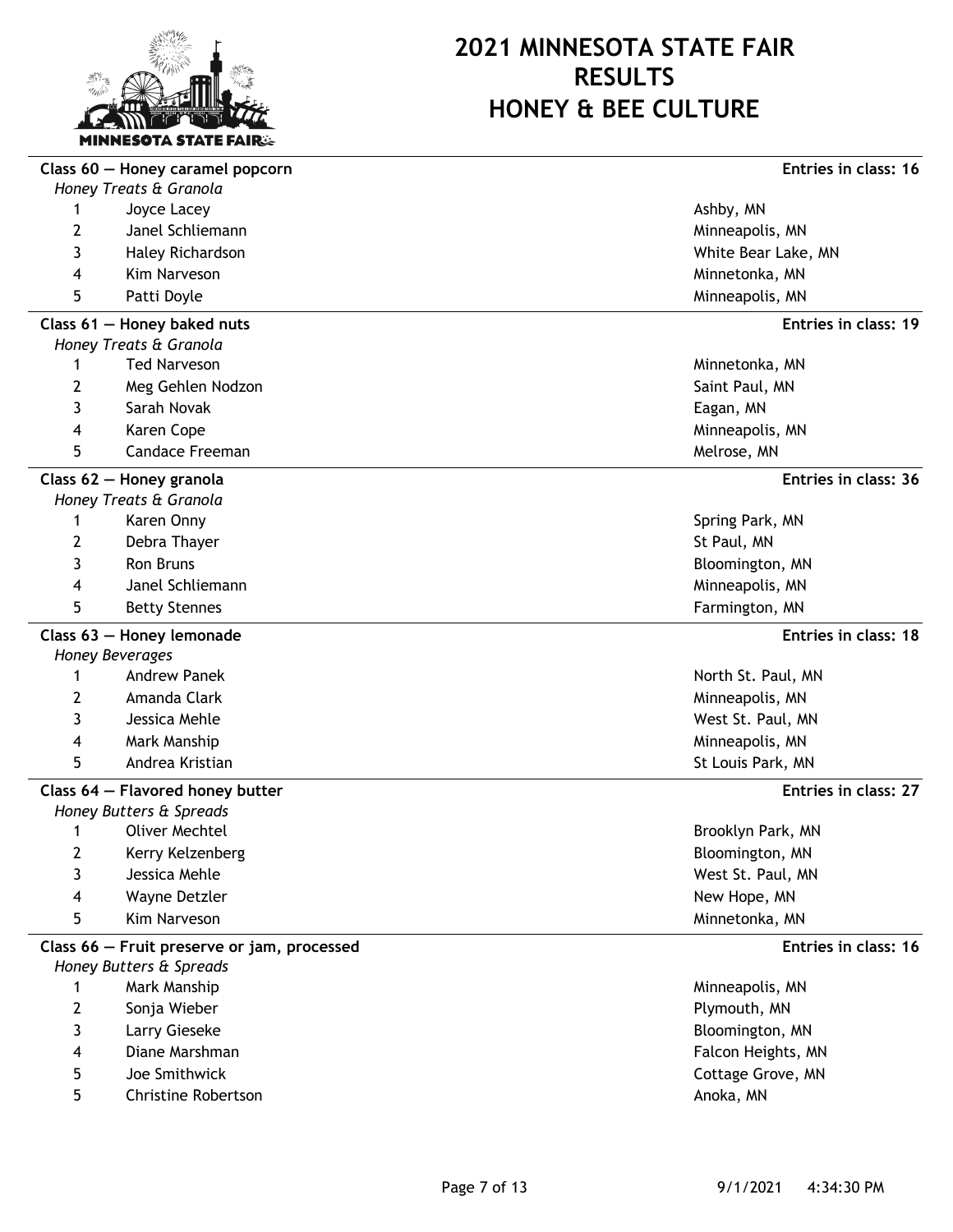

|   | Class 68 - Peaches, plain or spiced              |                       | Entries in class: 10 |
|---|--------------------------------------------------|-----------------------|----------------------|
|   | Honey Fruits & Pickled Vegetables                |                       |                      |
|   | Diann Albers                                     |                       | Apple Valley, MN     |
| 2 | Linda Lamosse                                    |                       | Blaine, MN           |
| 3 | Andrea Kristian                                  |                       | St Louis Park, MN    |
| 4 | Ronald Vickery                                   |                       | Eden Prairie, MN     |
| 5 | Sonja Wieber                                     |                       | Plymouth, MN         |
|   | Class 69 - Any pickled vegetable or fruit relish |                       | Entries in class: 8  |
|   | Honey Fruits & Pickled Vegetables                |                       |                      |
| 1 | Diann Albers                                     |                       | Apple Valley, MN     |
| 2 | Andrea Kristian                                  |                       | St Louis Park, MN    |
| 3 | Kim Kaiser                                       |                       | Minneapolis, MN      |
| 4 | Sonja Wieber                                     |                       | Plymouth, MN         |
|   | Class $71 -$ Any other canned fruit              |                       | Entries in class: 6  |
|   | Honey Fruits & Pickled Vegetables                |                       |                      |
| 1 | Natalya Singer                                   | Century Middle School | Lakeville, MN        |
| 2 | Kim Kaiser                                       |                       | Minneapolis, MN      |
| 3 | Andrea Kristian                                  |                       | St Louis Park, MN    |
| 4 | Sonja Wieber                                     |                       | Plymouth, MN         |
|   | Class 76 - Russian or French style dressing      |                       | Entries in class: 10 |
|   | Honey Salad Dressings or Dips                    |                       |                      |
| 1 | Janel Schliemann                                 |                       | Minneapolis, MN      |
| 2 | Ronald Vickery                                   |                       | Eden Prairie, MN     |
| 3 | Kerry Kelzenberg                                 |                       | Bloomington, MN      |
| 4 | Sonja Wieber                                     |                       | Plymouth, MN         |
| 5 | Deanna Vilendrer                                 |                       | Inver Grove Hgt, MN  |
|   | Class 77 - Tomato salsa, canned                  |                       | Entries in class: 9  |
|   | Honey Salad Dressings or Dips                    |                       |                      |
| 1 | <b>Steve Gompertz</b>                            |                       | Andover, MN          |
| 2 | Diann Albers                                     |                       | Apple Valley, MN     |
| 3 | Wayne Detzler                                    |                       | New Hope, MN         |
| 4 | Sonja Wieber                                     |                       | Plymouth, MN         |
| 5 | Joe Smithwick                                    |                       | Cottage Grove, MN    |
|   | Class 78 - Fresh fruit or veggie salsa           |                       | Entries in class: 11 |
|   | Honey Salad Dressings or Dips                    |                       |                      |
|   | Ronald Vickery                                   |                       | Eden Prairie, MN     |
| 2 | Koko Hogan                                       |                       | Little Canada, MN    |
| 3 | Julia Buege-Freeman                              |                       | Brooklyn Park, MN    |
| 4 | Sonia Jacobsen                                   |                       | Roseville, MN        |
| 5 | Cassandra Busch                                  |                       | Bloomington, MN      |
|   | Class 79 - Vinaigrette                           |                       | Entries in class: 13 |
|   | Honey Salad Dressings or Dips                    |                       |                      |
| 1 | Marceil Luedtke                                  |                       | Roseville, MN        |
| 2 | Sonja Wieber                                     |                       | Plymouth, MN         |
| 3 | Sonia Jacobsen                                   |                       | Roseville, MN        |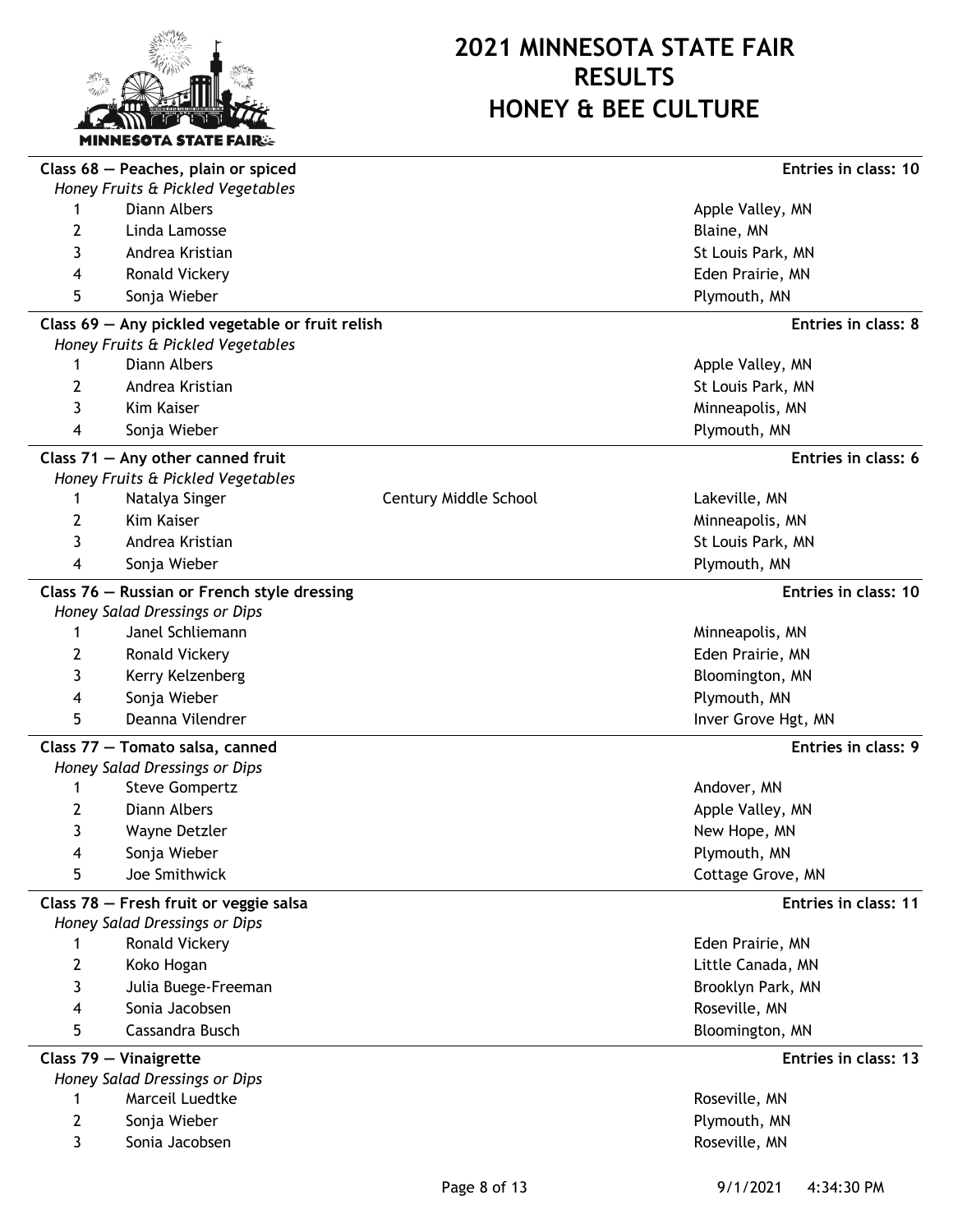

**4** Deanna Vilendrer **Inverse Grove Hgt, MN** 5 Joe Smithwick Cottage Grove, MN **Class 80 — Barbecue sauce Entries in class: 15** *Honey Meat Sauces* 1 Minnetonka, MN Narveson Minnetonka, MN Narveson Minnetonka, MN Narveson Minnetonka, MN Narveson Minnetonka, MN Narveson Minnetonka, MN Narveson Minnetonka, MN Narveson Minnetonka, MN Narveson Minnetonka, MN Narveson Minn 2 Jonathan Hopkins **Big Lake, MN** 3 Brian Bade Wayzata, MN 4 Joe Smithwick Cottage Grove, MN 5 Steve Gompertz **Andover, MN Class 81 — Mustard sauce Entries in class: 7** *Honey Meat Sauces* 1 Sonja Wieber **Plymouth, MN Class 83 — Sweepstakes, Honey Food Products** 1 Joyce Lacey **Ashby, MN** 2 Oliver Mechtel **Brooklyn Park, MN** 3 Mary Zastrow Apple Valley, MN **Creative Beeswax Artwork Class 86 — Exhibit of molded beeswax art forms Entries in class: 7** *Beeswax Carvings & Castings* 1 Niki Muske Inver Grove Hei, MN 2 Rita Davis **Zimmerman, MN** 3 Tiffany Terrion Columbia Heights, MN 4 Margaret Ann Schander Minneapolis, MN National Ann ann an Amhann ann an Amhann an Amhann Ainmeapolis, MN **Class 87 — Exhibit of carved, handcrafted beeswax form(s) Entries in class: 7** *Beeswax Carvings & Castings* 1 Tiffany Terrion Columbia Heights, MN 2 Margaret Ann Schander Minneapolis, MN Ninneapolis, MN Ninneapolis, MN Ninneapolis, MN **Class 88 — Decorated eggs, advanced/semi-professional Entries in class: 6** *Beeswax Carvings & Castings* 1 Courtney Silvan Saint Paul, MN Saint Paul, MN Saint Paul, MN Saint Paul, MN Saint Paul, MN Saint Paul, MN Saint Paul, MN Saint Paul, MN Saint Paul, MN Saint Paul, MN Saint Paul, MN Saint Paul, MN Saint Paul, MN Saint Pau 2 Donald Windseth **Plymouth, MN** 3 Gwen Benson Minnetonka, MN 600 Minnetonka, MN 600 Minnetonka, MN 600 Minnetonka, MN 600 Minnetonka, MN 600 Minnetonka, MN 600 Minnetonka, MN 600 Minnetonka, MN 600 Minnetonka, MN 600 Minnetonka, MN 600 Minnetonka, MN 600 4 Jill Williams Roseville, MN **Class 89 — Decorated egg, beginner Entries in class: 7** *Beeswax Carvings & Castings* 1 Gwen Benson Minnetonka, MN Gwen Benson Minnetonka, MN Gwen Minnetonka, MN Gwen Minnetonka, MN Gwen Minnetonka, MN Gwen Minnetonka, MN Gwen Minnetonka, MN Gwen Minnetonka, MN Gwen Minnetonka, MN Gwen Minnetonka, MN Gwen M 2 Kaya Kotze **Capitol Hill Magnet** St. Paul, MN 3 Lynsay Benson Minnetonka, MN and Senator Minnetonka, MN and Senator Minnetonka, MN and Minnetonka, MN and Minnetonka, MN and Minnetonka, MN and Minnetonka, MN and Minnetonka, MN and Minnetonka, MN and Minnetonka, MN and 4 Jill Williams Roseville, MN 5 Kristine Hubbard Lindstrom, MN **Class 91 — Any other beeswax craft Entries in class: 6** *Beeswax Carvings & Castings* 1 Keith Tumulty Lake Elmo, MN 2 Ray Lewis **Family Tree Candles** St Louis Park, MN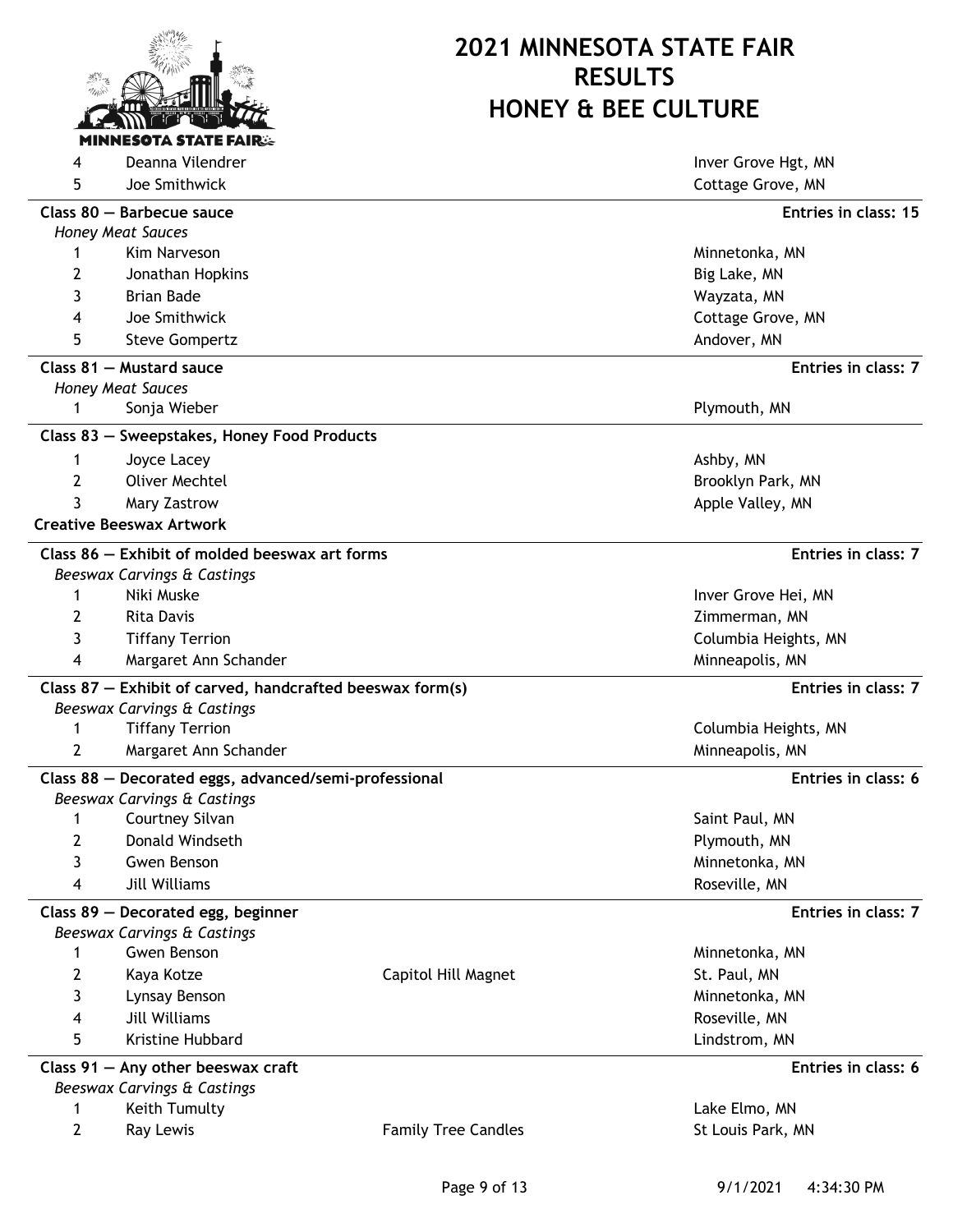

| <b>Pure Beeswax Products</b><br>Keith Tumulty<br>Lake Elmo, MN<br>1<br>Class 93 - Dipped tapers, height 7-8 inches<br>Entries in class: 2<br><b>Pure Beeswax Products</b><br>Keith Tumulty<br>1<br>Lake Elmo, MN<br>Class 94 - Molded candles, height 10-12 inches<br>Entries in class: 5<br><b>Pure Beeswax Products</b><br><b>Chris Endres</b><br>Eden Prairie, MN<br>Keith Tumulty<br>Lake Elmo, MN<br>2<br>Entries in class: 4<br>Class 95 - Molded pillar or other shape candle<br><b>Pure Beeswax Products</b><br><b>Chris Endres</b><br>1<br>Eden Prairie, MN<br>2<br>Keith Tumulty<br>Lake Elmo, MN<br>Class 97 - Beeswax cosmetics, lip balm<br>Entries in class: 7<br><b>Pure Beeswax Products</b><br>Suzanne Chowen<br>St Michael, MN<br>1<br>Minnetonka, MN<br>2<br>Kim Narveson<br>3<br>Keith Tumulty<br>Lake Elmo, MN<br>Mandy Dobosenski<br>Oakdale, MN<br>4<br>5<br>Sonja Wieber<br>Plymouth, MN<br>Entries in class: 4<br>Class 98 - Beeswax cosmetics, moisturizer<br><b>Pure Beeswax Products</b><br>Mandy Dobosenski<br>Oakdale, MN<br>1<br>2<br>Suzanne Chowen<br>St Michael, MN<br>3<br>Sonja Wieber<br>Plymouth, MN<br>Entries in class: 6<br>Class 99 - Beeswax cosmetics, any other cosmetic<br><b>Pure Beeswax Products</b><br>Kim Narveson<br>Minnetonka, MN<br>2<br>Mandy Dobosenski<br>Oakdale, MN<br>3<br>Suzanne Chowen<br>St Michael, MN<br>4<br>Sonja Wieber<br>Plymouth, MN<br>Class 100 - Sweepstakes Pure Beeswax Product<br>Keith Tumulty<br>Lake Elmo, MN<br>1<br>Class 102 - Photograph of honey<br>Entries in class: 9<br>Creative Bee Artwork & Photography |
|------------------------------------------------------------------------------------------------------------------------------------------------------------------------------------------------------------------------------------------------------------------------------------------------------------------------------------------------------------------------------------------------------------------------------------------------------------------------------------------------------------------------------------------------------------------------------------------------------------------------------------------------------------------------------------------------------------------------------------------------------------------------------------------------------------------------------------------------------------------------------------------------------------------------------------------------------------------------------------------------------------------------------------------------------------------------------------------------------------------------------------------------------------------------------------------------------------------------------------------------------------------------------------------------------------------------------------------------------------------------------------------------------------------------------------------------------------------------------------------------------------------------------------------------------------------------------------------------------|
|                                                                                                                                                                                                                                                                                                                                                                                                                                                                                                                                                                                                                                                                                                                                                                                                                                                                                                                                                                                                                                                                                                                                                                                                                                                                                                                                                                                                                                                                                                                                                                                                      |
|                                                                                                                                                                                                                                                                                                                                                                                                                                                                                                                                                                                                                                                                                                                                                                                                                                                                                                                                                                                                                                                                                                                                                                                                                                                                                                                                                                                                                                                                                                                                                                                                      |
|                                                                                                                                                                                                                                                                                                                                                                                                                                                                                                                                                                                                                                                                                                                                                                                                                                                                                                                                                                                                                                                                                                                                                                                                                                                                                                                                                                                                                                                                                                                                                                                                      |
|                                                                                                                                                                                                                                                                                                                                                                                                                                                                                                                                                                                                                                                                                                                                                                                                                                                                                                                                                                                                                                                                                                                                                                                                                                                                                                                                                                                                                                                                                                                                                                                                      |
|                                                                                                                                                                                                                                                                                                                                                                                                                                                                                                                                                                                                                                                                                                                                                                                                                                                                                                                                                                                                                                                                                                                                                                                                                                                                                                                                                                                                                                                                                                                                                                                                      |
|                                                                                                                                                                                                                                                                                                                                                                                                                                                                                                                                                                                                                                                                                                                                                                                                                                                                                                                                                                                                                                                                                                                                                                                                                                                                                                                                                                                                                                                                                                                                                                                                      |
|                                                                                                                                                                                                                                                                                                                                                                                                                                                                                                                                                                                                                                                                                                                                                                                                                                                                                                                                                                                                                                                                                                                                                                                                                                                                                                                                                                                                                                                                                                                                                                                                      |
|                                                                                                                                                                                                                                                                                                                                                                                                                                                                                                                                                                                                                                                                                                                                                                                                                                                                                                                                                                                                                                                                                                                                                                                                                                                                                                                                                                                                                                                                                                                                                                                                      |
|                                                                                                                                                                                                                                                                                                                                                                                                                                                                                                                                                                                                                                                                                                                                                                                                                                                                                                                                                                                                                                                                                                                                                                                                                                                                                                                                                                                                                                                                                                                                                                                                      |
|                                                                                                                                                                                                                                                                                                                                                                                                                                                                                                                                                                                                                                                                                                                                                                                                                                                                                                                                                                                                                                                                                                                                                                                                                                                                                                                                                                                                                                                                                                                                                                                                      |
|                                                                                                                                                                                                                                                                                                                                                                                                                                                                                                                                                                                                                                                                                                                                                                                                                                                                                                                                                                                                                                                                                                                                                                                                                                                                                                                                                                                                                                                                                                                                                                                                      |
|                                                                                                                                                                                                                                                                                                                                                                                                                                                                                                                                                                                                                                                                                                                                                                                                                                                                                                                                                                                                                                                                                                                                                                                                                                                                                                                                                                                                                                                                                                                                                                                                      |
|                                                                                                                                                                                                                                                                                                                                                                                                                                                                                                                                                                                                                                                                                                                                                                                                                                                                                                                                                                                                                                                                                                                                                                                                                                                                                                                                                                                                                                                                                                                                                                                                      |
|                                                                                                                                                                                                                                                                                                                                                                                                                                                                                                                                                                                                                                                                                                                                                                                                                                                                                                                                                                                                                                                                                                                                                                                                                                                                                                                                                                                                                                                                                                                                                                                                      |
|                                                                                                                                                                                                                                                                                                                                                                                                                                                                                                                                                                                                                                                                                                                                                                                                                                                                                                                                                                                                                                                                                                                                                                                                                                                                                                                                                                                                                                                                                                                                                                                                      |
|                                                                                                                                                                                                                                                                                                                                                                                                                                                                                                                                                                                                                                                                                                                                                                                                                                                                                                                                                                                                                                                                                                                                                                                                                                                                                                                                                                                                                                                                                                                                                                                                      |
|                                                                                                                                                                                                                                                                                                                                                                                                                                                                                                                                                                                                                                                                                                                                                                                                                                                                                                                                                                                                                                                                                                                                                                                                                                                                                                                                                                                                                                                                                                                                                                                                      |
|                                                                                                                                                                                                                                                                                                                                                                                                                                                                                                                                                                                                                                                                                                                                                                                                                                                                                                                                                                                                                                                                                                                                                                                                                                                                                                                                                                                                                                                                                                                                                                                                      |
|                                                                                                                                                                                                                                                                                                                                                                                                                                                                                                                                                                                                                                                                                                                                                                                                                                                                                                                                                                                                                                                                                                                                                                                                                                                                                                                                                                                                                                                                                                                                                                                                      |
|                                                                                                                                                                                                                                                                                                                                                                                                                                                                                                                                                                                                                                                                                                                                                                                                                                                                                                                                                                                                                                                                                                                                                                                                                                                                                                                                                                                                                                                                                                                                                                                                      |
|                                                                                                                                                                                                                                                                                                                                                                                                                                                                                                                                                                                                                                                                                                                                                                                                                                                                                                                                                                                                                                                                                                                                                                                                                                                                                                                                                                                                                                                                                                                                                                                                      |
|                                                                                                                                                                                                                                                                                                                                                                                                                                                                                                                                                                                                                                                                                                                                                                                                                                                                                                                                                                                                                                                                                                                                                                                                                                                                                                                                                                                                                                                                                                                                                                                                      |
|                                                                                                                                                                                                                                                                                                                                                                                                                                                                                                                                                                                                                                                                                                                                                                                                                                                                                                                                                                                                                                                                                                                                                                                                                                                                                                                                                                                                                                                                                                                                                                                                      |
|                                                                                                                                                                                                                                                                                                                                                                                                                                                                                                                                                                                                                                                                                                                                                                                                                                                                                                                                                                                                                                                                                                                                                                                                                                                                                                                                                                                                                                                                                                                                                                                                      |
|                                                                                                                                                                                                                                                                                                                                                                                                                                                                                                                                                                                                                                                                                                                                                                                                                                                                                                                                                                                                                                                                                                                                                                                                                                                                                                                                                                                                                                                                                                                                                                                                      |
|                                                                                                                                                                                                                                                                                                                                                                                                                                                                                                                                                                                                                                                                                                                                                                                                                                                                                                                                                                                                                                                                                                                                                                                                                                                                                                                                                                                                                                                                                                                                                                                                      |
|                                                                                                                                                                                                                                                                                                                                                                                                                                                                                                                                                                                                                                                                                                                                                                                                                                                                                                                                                                                                                                                                                                                                                                                                                                                                                                                                                                                                                                                                                                                                                                                                      |
|                                                                                                                                                                                                                                                                                                                                                                                                                                                                                                                                                                                                                                                                                                                                                                                                                                                                                                                                                                                                                                                                                                                                                                                                                                                                                                                                                                                                                                                                                                                                                                                                      |
|                                                                                                                                                                                                                                                                                                                                                                                                                                                                                                                                                                                                                                                                                                                                                                                                                                                                                                                                                                                                                                                                                                                                                                                                                                                                                                                                                                                                                                                                                                                                                                                                      |
|                                                                                                                                                                                                                                                                                                                                                                                                                                                                                                                                                                                                                                                                                                                                                                                                                                                                                                                                                                                                                                                                                                                                                                                                                                                                                                                                                                                                                                                                                                                                                                                                      |
|                                                                                                                                                                                                                                                                                                                                                                                                                                                                                                                                                                                                                                                                                                                                                                                                                                                                                                                                                                                                                                                                                                                                                                                                                                                                                                                                                                                                                                                                                                                                                                                                      |
|                                                                                                                                                                                                                                                                                                                                                                                                                                                                                                                                                                                                                                                                                                                                                                                                                                                                                                                                                                                                                                                                                                                                                                                                                                                                                                                                                                                                                                                                                                                                                                                                      |
|                                                                                                                                                                                                                                                                                                                                                                                                                                                                                                                                                                                                                                                                                                                                                                                                                                                                                                                                                                                                                                                                                                                                                                                                                                                                                                                                                                                                                                                                                                                                                                                                      |
|                                                                                                                                                                                                                                                                                                                                                                                                                                                                                                                                                                                                                                                                                                                                                                                                                                                                                                                                                                                                                                                                                                                                                                                                                                                                                                                                                                                                                                                                                                                                                                                                      |
| James Gagnon<br>Minneapolis, MN                                                                                                                                                                                                                                                                                                                                                                                                                                                                                                                                                                                                                                                                                                                                                                                                                                                                                                                                                                                                                                                                                                                                                                                                                                                                                                                                                                                                                                                                                                                                                                      |
| 2<br><b>Chris Endres</b><br>Eden Prairie, MN                                                                                                                                                                                                                                                                                                                                                                                                                                                                                                                                                                                                                                                                                                                                                                                                                                                                                                                                                                                                                                                                                                                                                                                                                                                                                                                                                                                                                                                                                                                                                         |
| 3<br>Lisa Dallow<br>Osseo, MN                                                                                                                                                                                                                                                                                                                                                                                                                                                                                                                                                                                                                                                                                                                                                                                                                                                                                                                                                                                                                                                                                                                                                                                                                                                                                                                                                                                                                                                                                                                                                                        |
| <b>Curt Hale</b><br>Cascade, MN<br>4                                                                                                                                                                                                                                                                                                                                                                                                                                                                                                                                                                                                                                                                                                                                                                                                                                                                                                                                                                                                                                                                                                                                                                                                                                                                                                                                                                                                                                                                                                                                                                 |
| 5<br>Joe Smithwick<br>Cottage Grove, MN                                                                                                                                                                                                                                                                                                                                                                                                                                                                                                                                                                                                                                                                                                                                                                                                                                                                                                                                                                                                                                                                                                                                                                                                                                                                                                                                                                                                                                                                                                                                                              |
| Class $103$ – Photograph of honey bee(s)<br>Entries in class: 20                                                                                                                                                                                                                                                                                                                                                                                                                                                                                                                                                                                                                                                                                                                                                                                                                                                                                                                                                                                                                                                                                                                                                                                                                                                                                                                                                                                                                                                                                                                                     |
| Creative Bee Artwork & Photography                                                                                                                                                                                                                                                                                                                                                                                                                                                                                                                                                                                                                                                                                                                                                                                                                                                                                                                                                                                                                                                                                                                                                                                                                                                                                                                                                                                                                                                                                                                                                                   |
| Ryan Harrington<br>Harrington Apiary LLC<br>Cannon Falls, MN<br>1                                                                                                                                                                                                                                                                                                                                                                                                                                                                                                                                                                                                                                                                                                                                                                                                                                                                                                                                                                                                                                                                                                                                                                                                                                                                                                                                                                                                                                                                                                                                    |
| $\overline{2}$<br><b>Curt Hale</b><br>Cascade, MN                                                                                                                                                                                                                                                                                                                                                                                                                                                                                                                                                                                                                                                                                                                                                                                                                                                                                                                                                                                                                                                                                                                                                                                                                                                                                                                                                                                                                                                                                                                                                    |

Page 10 of 13 9/1/2021 4:34:30 PM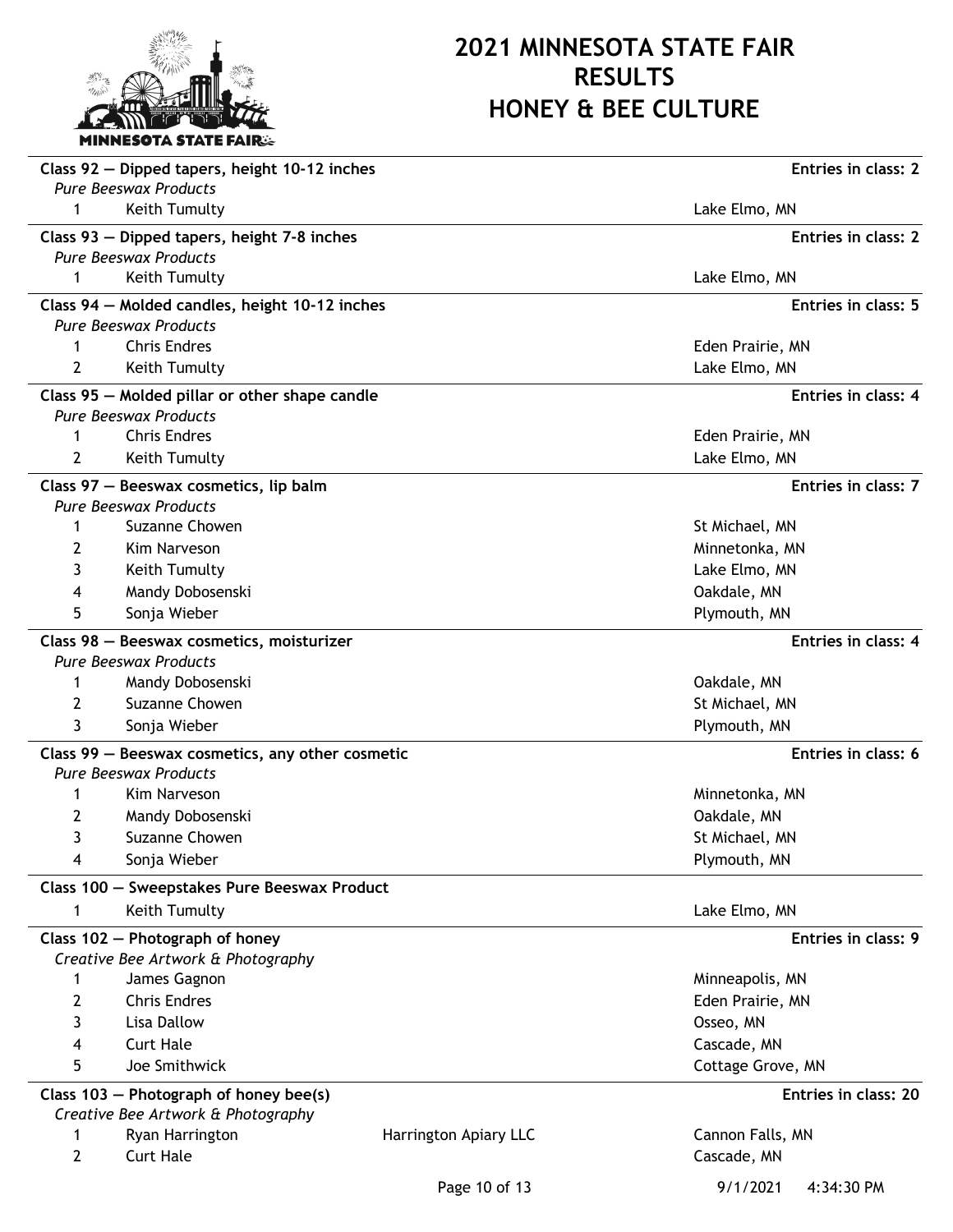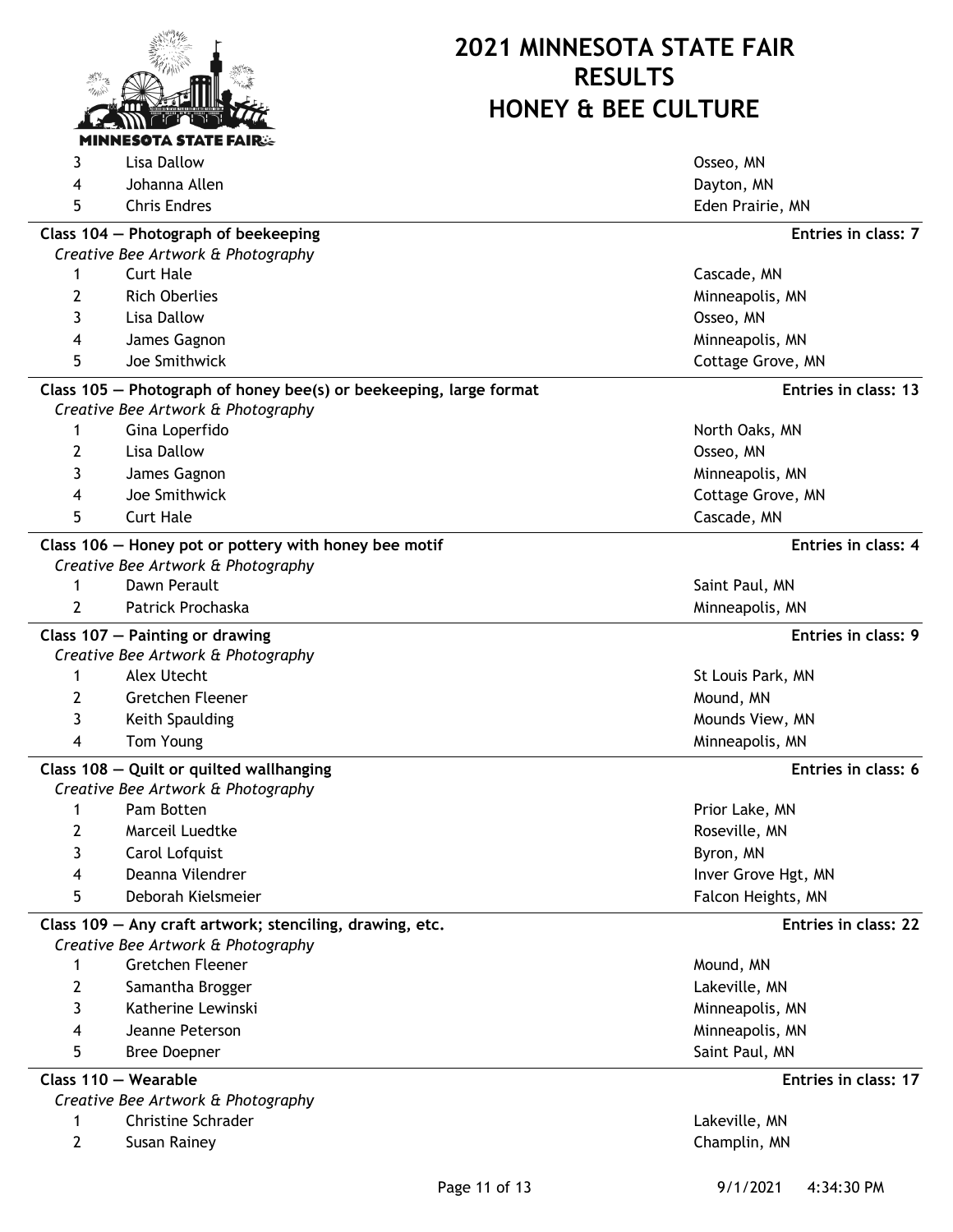

| 3                      | Jeanne Peterson                                                   |                                                                                  | Minneapolis, MN      |
|------------------------|-------------------------------------------------------------------|----------------------------------------------------------------------------------|----------------------|
| 4                      | <b>Curt Hale</b>                                                  |                                                                                  | Cascade, MN          |
| 5                      | Carolyne Check                                                    |                                                                                  | Minneapolis, MN      |
|                        | Class 111 - Counted cross stitch                                  |                                                                                  | Entries in class: 13 |
|                        | Creative Bee Artwork & Photography                                |                                                                                  |                      |
| 1                      | Jolene Graham                                                     |                                                                                  | Apple Valley, MN     |
| 2                      | Karen Wobken                                                      |                                                                                  | Bloomington, MN      |
| 3                      | Kathleen Connolly                                                 |                                                                                  | Saint Paul, MN       |
| 4                      | Deanna Vilendrer                                                  |                                                                                  | Inver Grove Hgt, MN  |
| 5                      | Gayle Mapes                                                       |                                                                                  | Andover, MN          |
|                        | Class 113 - Sweepstakes Creative Bee Artwork                      |                                                                                  |                      |
| 1                      | Alex Utecht                                                       |                                                                                  | St Louis Park, MN    |
|                        |                                                                   | Class 115 - Collection of honey pots or other bee and honey related collectibles | Entries in class: 15 |
| Collections            |                                                                   |                                                                                  |                      |
| 1                      | <b>Beth Claas</b>                                                 |                                                                                  | St Paul, MN          |
| 2                      | Adrienne Selbitschka                                              |                                                                                  | Saint Paul, MN       |
| 3                      | Margie Smith                                                      |                                                                                  | St Paul, MN          |
| 4                      | Jeanne Peterson                                                   |                                                                                  | Minneapolis, MN      |
| 5                      | Joe Smithwick                                                     |                                                                                  | Cottage Grove, MN    |
| <b>Junior Division</b> |                                                                   |                                                                                  |                      |
|                        | Class 120 - Liquid honey                                          |                                                                                  | Entries in class: 3  |
|                        | <b>Quality Honey</b>                                              |                                                                                  |                      |
| 1                      | Emi Goodwin                                                       |                                                                                  | Edina, MN            |
| 2                      | Joey Martell                                                      |                                                                                  | Elrosa, MN           |
| 3                      | Zoe Goodwin                                                       |                                                                                  | Edina, MN            |
|                        | Class 122 - White loaf                                            |                                                                                  | Entries in class: 1  |
|                        | Honey Breads & Muffins                                            |                                                                                  |                      |
| 1                      | Emi Goodwin                                                       |                                                                                  | Edina, MN            |
|                        | Class 126 - Oatmeal cookies                                       |                                                                                  | Entries in class: 1  |
| 1                      | <b>Honey Sweets</b><br>Zoe Goodwin                                |                                                                                  | Edina, MN            |
|                        | Class 127 - Caramel corn                                          |                                                                                  | Entries in class: 2  |
|                        | <b>Honey Sweets</b>                                               |                                                                                  |                      |
| 1                      | Julia Peterson                                                    |                                                                                  | Anoka, MN            |
|                        | Class 128 - Yellow or spice cake                                  |                                                                                  | Entries in class: 2  |
|                        | <b>Honey Sweets</b>                                               |                                                                                  |                      |
| 1                      | <b>Hazel Gwinn</b>                                                | Hale Elementary School                                                           | Minneapolis, MN      |
| <b>Bee Art</b>         | Class 135 – Craft or artwork, open to ages nine years and younger |                                                                                  | Entries in class: 7  |
| 1                      | Lucy Audette                                                      | Monroe Elementary School                                                         | Brooklyn Park, MN    |
| 2                      | Doris Davis                                                       | Hale Elementary School                                                           | Minneapolis, MN      |
| 3                      | Madison Pfarr Walker                                              | Sheridan Hills - Richfield                                                       | Richfield, MN        |
| 4                      | <b>Finna Davis</b>                                                | Hale Elementary School                                                           | Minneapolis, MN      |
| 5                      | Armelle Carlevato                                                 | Etoile Du Nord                                                                   | Stillwater, MN       |
|                        |                                                                   |                                                                                  |                      |